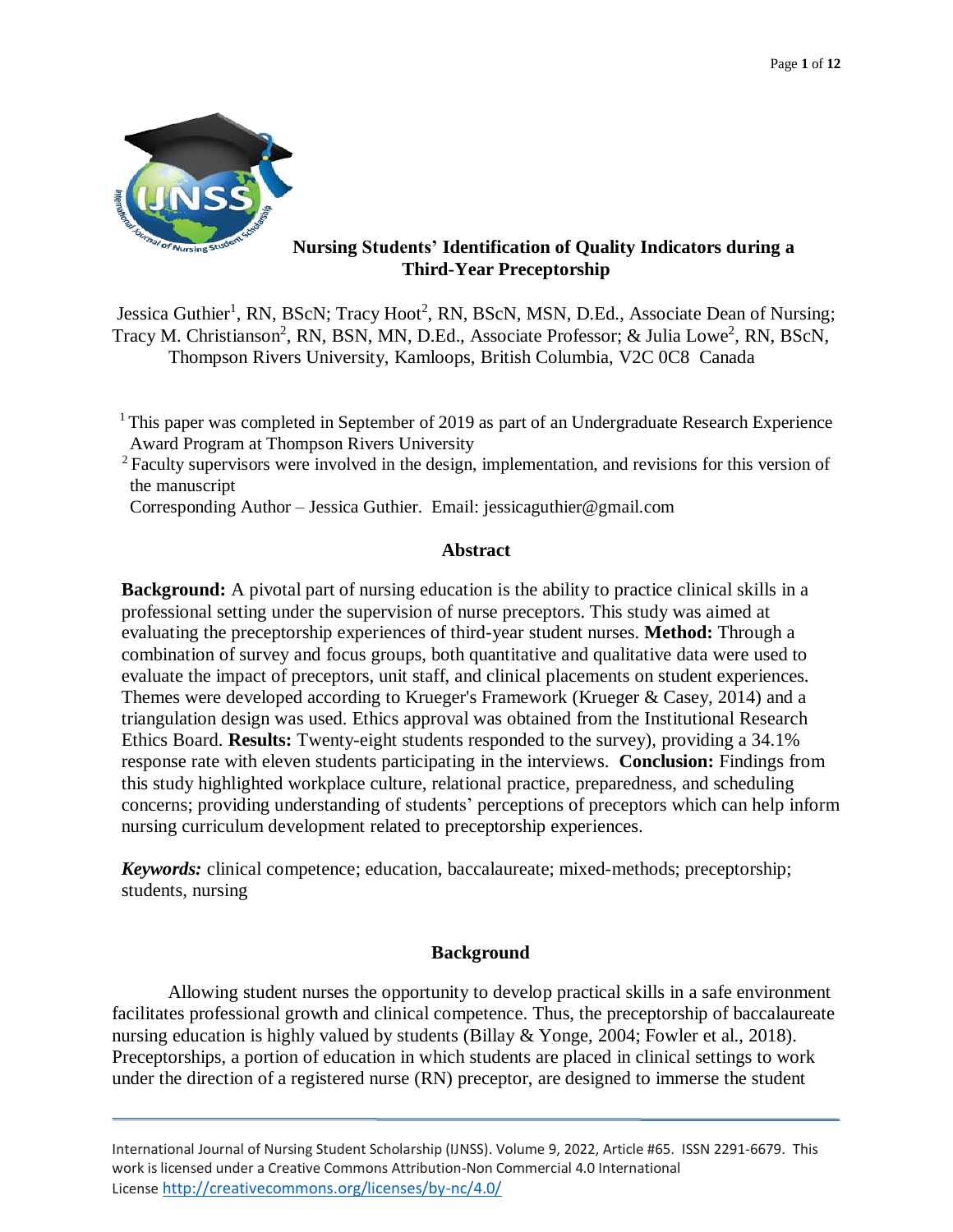nurse into the professional setting to provide them with sufficient opportunities to practice clinical skills (Dobrowolska et al., 2015; Usher et al., 2017).

Students report that self-confidence, expanding their scope of practice and feeling supported improved their preceptorship experience. Existing literature describes aspects that increase positive preceptorship experiences such as, positive communication with preceptors and staff, feeling challenged in the clinical setting, having time for reflection, being respected, and being valued (Bradbury-Jones et al., 2010; Edward et al., 2017; Forber et al., 2016; ten Hoeve et al., 2017; Jansson & Ene, 2016; Sweet & Broadbent, 2016; van de Mortel et al., 2017).

Although some students enjoyed having multiple preceptors, many preferred following one preceptor (Jansson  $\&$  Ene, 2016). When students were required to switch preceptors, they perceived communication barriers, finding it challenging to establish positive relationships with their preceptors (Jansson & Ene, 2016; Edward et al., 2017).

When unit staff provided a welcoming environment, students felt appreciated, resulting in higher feelings of confidence in their roles (Dobrowolska et al., 2015; Gidman et al., 2011; Perry et al., 2017). As well, the attitudes of the unit staff were substantial in creating a positive learning environment for students.

### **Study Purpose**

Although much research has gone into exploring the preceptorship model, most literature focuses on post-program reflections without data on the students' learning expectations, and only one article reviewed had used a Canadian lens on the students' preceptorship experiences (Billay & Yonge, 2004). Therefore, the purpose of this study was to explore lived experiences of undergraduate nursing students practicing in their first preceptorship. In addition, the authors sought to understand what qualities in a preceptor helped or hindered students' learning, the effect of unit culture on student experience, and if students felt they were adequately prepared to practice in their preceptorship.

#### **Participants & Setting**

A convenience sample of participants was selected for this study. Eighty-two students third-year nursing students from a small Canadian university enrolled in their first clinical preceptorship experience such as acute care, community, and mental health were eligible to participate in the study. Funding was received through a university research grant that was used to provide a gift certificate for the participants' time. A consent form, including a thorough description of the purpose, ethics approval, and contact information, was provided to all potential participants. Ethical approval for this research was gained through the academic institutional Research Ethics Board.

### **Methods**

A mixed-methodology research design was employed to conduct this study integrating a survey, interviews, and focus groups. A triangulation method was used to capture both quantitative and qualitative data.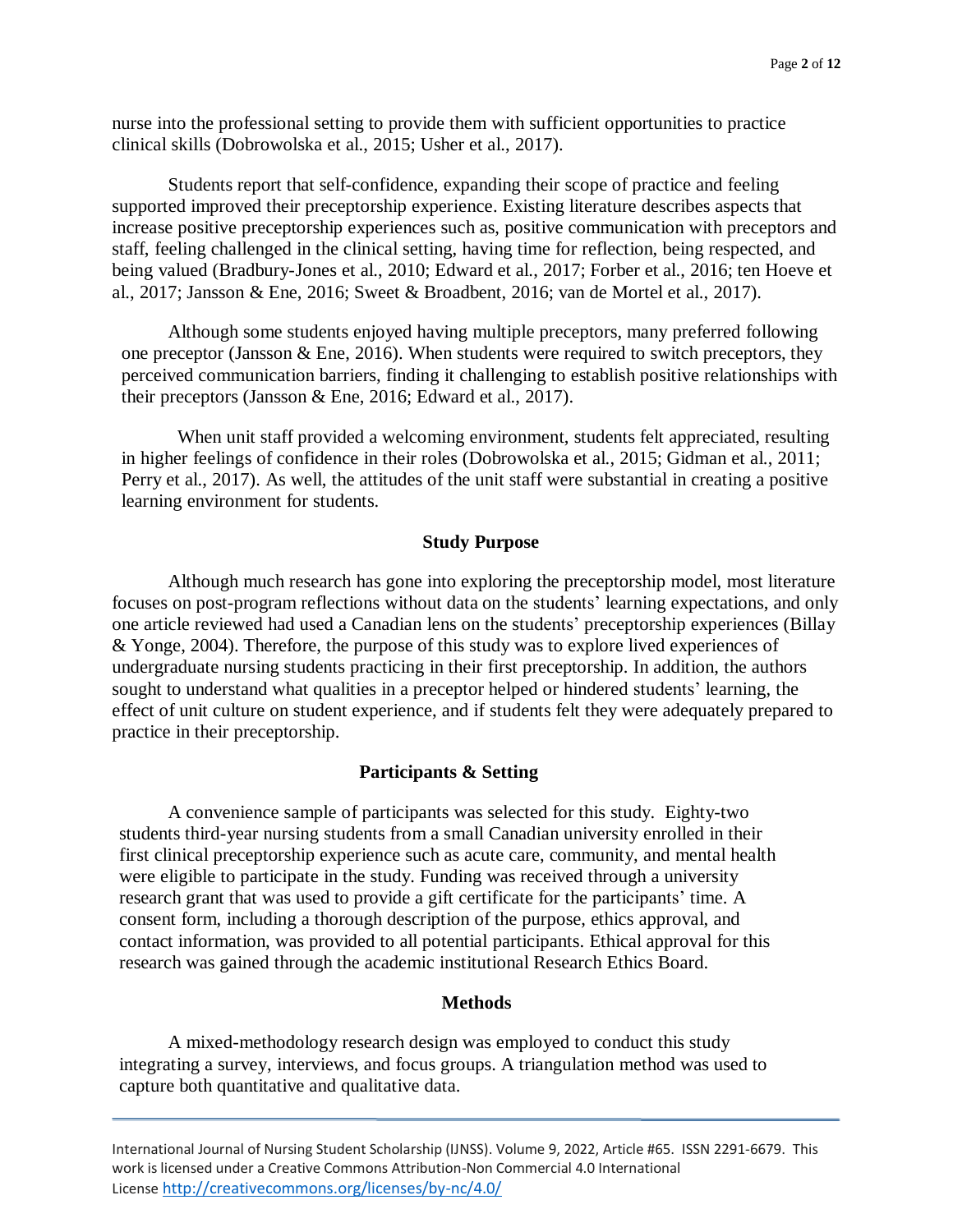### **Data Collection**

The researchers created a survey with a series of Likert-type questions to elicit an understanding of students' expectations before beginning their first preceptorship. The survey creation was guided by the work of Hoot (2017) who developed a preceptor competency assessment tool, which was piloted, tested, and validated by a panel of nurse experts (Hoot, 2017). The study survey was then reviewed by two experts for content validity. SurveyMonkey, an online cloud-based data collection platform, was used to create and distribute an anonymous, pre-experience survey. It was sent to 82 students before the start of their practicum by way of the school of nursing program assistant, using their school email addresses. The survey began with simple demographic information, including age and location of preceptorship. Using a Likert scale of one to four (with one being "very important" and four being "not important"), participants were asked to rate their opinions on preceptor, faculty, program, and unit staff characteristics. As well, a short-answer question was used to collect first-order qualitative data within the survey. This question explored students' self-perceptions of preparedness. The survey was open for responses for three weeks, with a return rate of 34.1%.

Following the six-week preceptorship, two focus groups were held. For those students who could not attend the focus groups, individual interviews were done. The two focus groups conducted were comprised of different participants, with four participants per group. All information was digitally recorded by the researchers and later transcribed verbatim one member of the research team. Interviews and focus groups were semi-structured using an interview guide and probing open-ended questions while remaining flexible to follow the natural progression of the conversation. Questions were structured to explore both positive and negative experiences and to avoid leading participants to answers. Participants were asked to reflect on their relationship with their preceptor and their learning expectations, along with the qualities they perceived in their preceptors, unit staff, and faculty member and whether these helped or hindered their learning. Finally, they were asked if they knew whether their preceptor volunteered for the position and if they followed multiple preceptors or remained with one. Student participation in both the survey, interviews, and focus groups remained anonymous, students' names were removed from the transcription of the recorded interview and focus group.

#### **Data Analysis**

Descriptive statistics were used to explore and develop a general view of the data. Descriptions of the sample from which data was collected, using the information on age, placement location, and preceptorship experiences were captured, as well as the means and standard deviation for the survey scores. No specific inferential statistical analysis was performed.

Content analysis was conducted by the researchers. Qualitative survey and interview data were themed using Krueger's Framework for Focus Group. The framework approach is useful for novice researchers to manage large amounts of qualitative data because of the clear series of steps offered for data analysis (Krueger  $\&$ Casey, 2014). After independent review and comparison by the three of the authors, themes were developed and agreed upon by the researchers.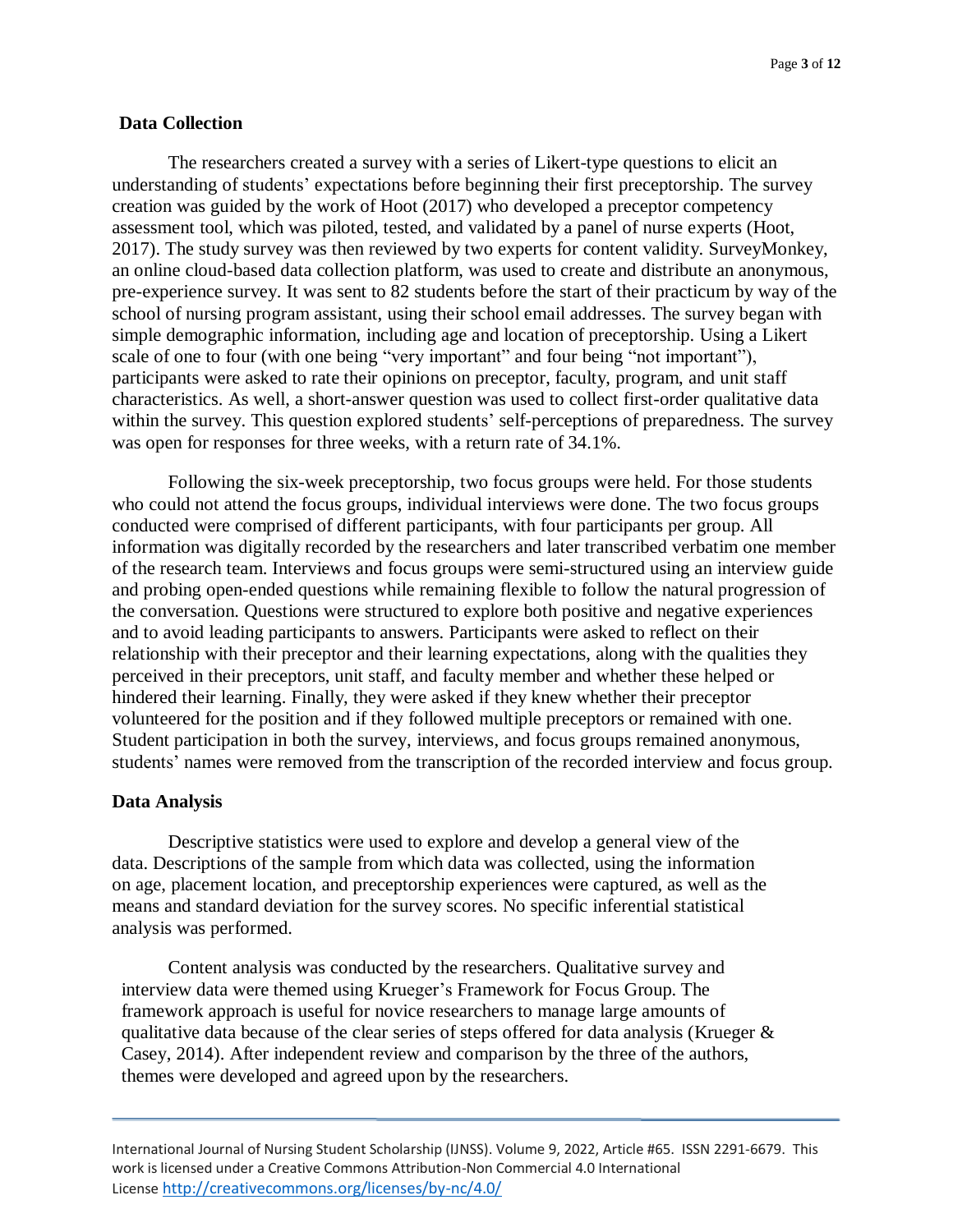#### **Results**

## **Quantitative Data Results**

Table 1 provides the demographic characteristics of the participants. There was a response rate of 34.1% from the target demographic  $(N = 82)$ . The largest number of respondents were aged 18 to 25 (82.1%,  $n = 23$ ), with the preceptorships primarily located on a medicalsurgical floor (46.4%,  $n = 13$ ) followed by nine (32.1%) participants having mixed preceptorship placement.

| <b>Question</b>      | N              | $\frac{0}{0}$ |
|----------------------|----------------|---------------|
| Age:                 |                |               |
| $18 - 25$ yrs.       | 23             | 82.1          |
| $26 - 30$            | $\overline{4}$ | 14.3          |
| $31 - 40$            | 1              | 3.8           |
| <b>Practicum</b>     |                |               |
| <b>Placement:</b>    |                |               |
| Med-Surg             | 13             | 46.4          |
| Maternity/Pediatric  | 3              | 10.7          |
| <b>Critical Care</b> | 1              | 3.6           |
| Mental Health        | 2              | 7.1           |
| Other $*$            | 9              | 32.1          |

**Table 1.** *Demographic Survey Responses*

*\*(Other = Indigenous health; Home Health and Community; Surgical Daycare/PAR; Rural Emergency/Acute; Palliative/ Hospice)*

Students were asked to report how long before commencing their preceptorship they had been contacted (see Table 2). Several students  $(46.4\%, n = 13)$  were contacted two or more weeks prior to their preceptorship by their preceptor, while six (21.4%) were contacted one to two weeks prior, and nine (32.1%) were contacted one to five days before their preceptorship.

Moreover, students were asked to how often they expected to be in communication with their preceptors and their faculty advisors throughout the clinical experience. Eleven (39.2%) expected their preceptor to communicate with them multiple times in a day, whereas six (21.4%) expected their preceptor to communicate with them a couple of times a week. Eleven students (39.2%) expected their faculty advisor to communicate once a week, while only two (7.1%) expected their faculty advisor to communicate multiple times a day.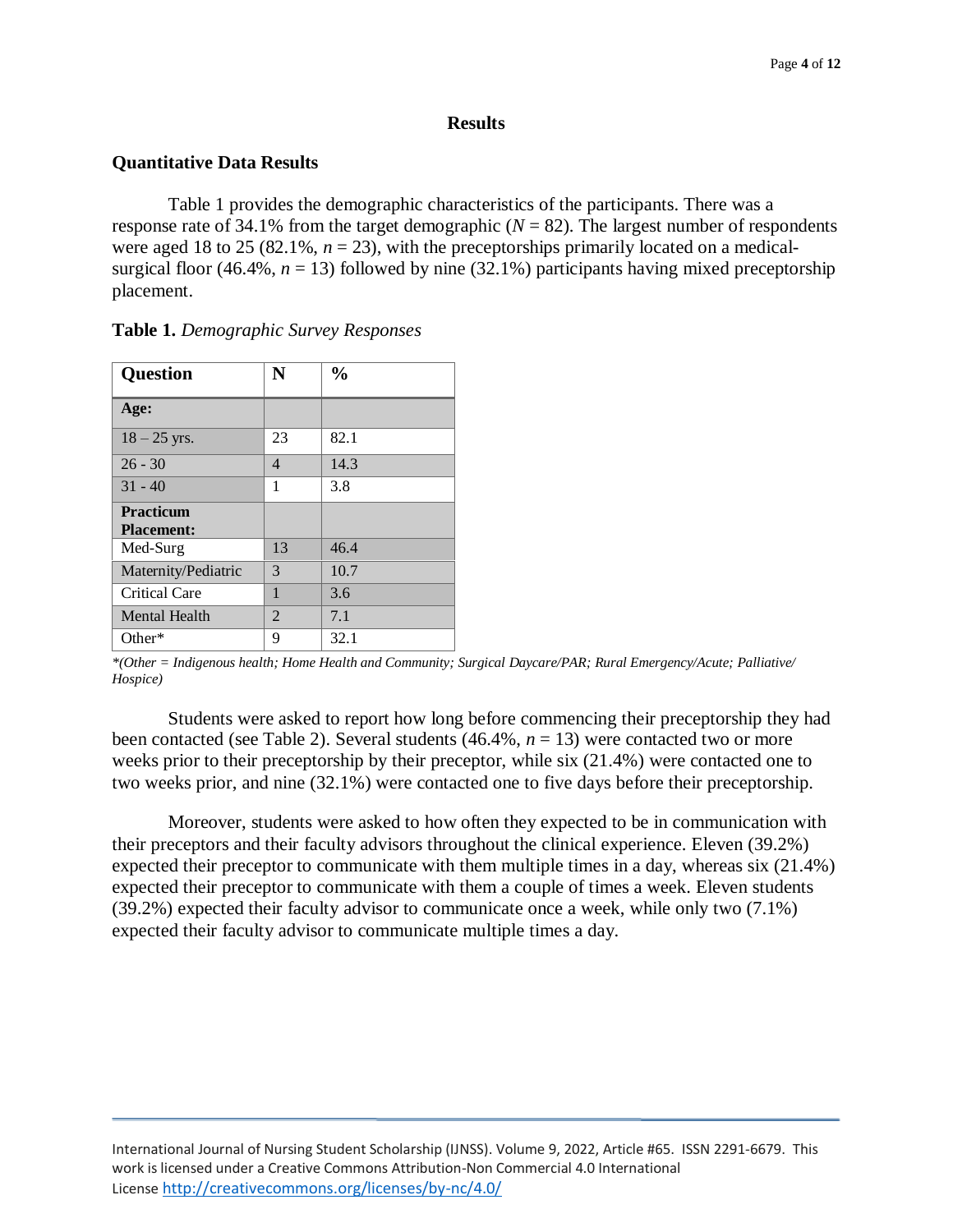| <b>Question</b>               | N              | <b>Mean</b> | <b>SD</b> |
|-------------------------------|----------------|-------------|-----------|
|                               | (%)            |             |           |
| When did you contact/received |                |             |           |
| contact from preceptor?       |                |             |           |
| 1-5 days before CPE3          | 9              |             |           |
|                               | (32.1)         | 32.1        | 12.5      |
| 1-2 wks before CPE3           | 6              |             |           |
|                               | (21.4)         |             |           |
| 2 wks+ before CPE3            | 13             |             |           |
|                               | (46.4)         |             |           |
| How often should faculty      |                |             |           |
| contact you?                  |                |             |           |
| 1 multiple times a day        | 2              |             |           |
|                               | (7.1)          |             |           |
| 2 twice a day                 | 9              | 26.7        | 13.9      |
|                               | (32.1)         |             |           |
| 3 twice a week                | 6              |             |           |
|                               | (21.4)         |             |           |
| 4 once a week                 | 11             |             |           |
|                               | (39.3)         |             |           |
| How often should your         |                |             |           |
| preceptor contact you?        |                |             |           |
| 1 multiple times a day        | 11             |             |           |
|                               | (39.3)         | 23.2        | 10.5      |
| 2 twice a day                 | 7              |             |           |
|                               | (25.0)         |             |           |
| 3 twice a week                | $\overline{4}$ |             |           |
|                               | (14.3)         |             |           |
| 4 once a week                 | 6              |             |           |
|                               | (21.4)         |             |           |

**Table 2.** *Communication Indicators as Rated by Students Prior to Their Preceptorship*

Furthermore, students were asked to rate the importance of quality indicators (characteristics) about the clinical unit and in their preceptor and Table 3 provides the detailed results. Participants rated approachability as the important quality of the clinical unit environment (60.7%,  $n = 17$ ); whereas following best practice guidelines and being informative being rated the least important (10.7%  $n = 3$ ) respectively.

The quality indicators of preceptors revealed approachability was the highest-rated characteristic (59.2%,  $n = 17$ ) by the participants with empathy rated second highest (53.5%,  $n =$ 15). While experience and education level were reported by participants as the least important characteristics  $(37.7\%, n = 10)$  of the preceptor.

**Table 3.** *Quality Indicators as Predicted by Students Prior to Their Preceptorship*

| Unit<br><b>Quality Indicator</b> | <b>Most</b><br>Important | Important | <b>Somewhat</b><br>Important | <b>Not</b><br>Important | Wt.<br><b>Mean</b> | SD   |
|----------------------------------|--------------------------|-----------|------------------------------|-------------------------|--------------------|------|
| <b>Welcoming</b>                 | 57.1 (16)                | 14.2(4)   | 10.7(3)                      | 17.8(5)                 | 1.8                | 21.6 |
| Approachable                     | 60.7(17)                 | 7.1(2)    | 14.2(7)                      | 17.8(9)                 | 1.8                | 24.2 |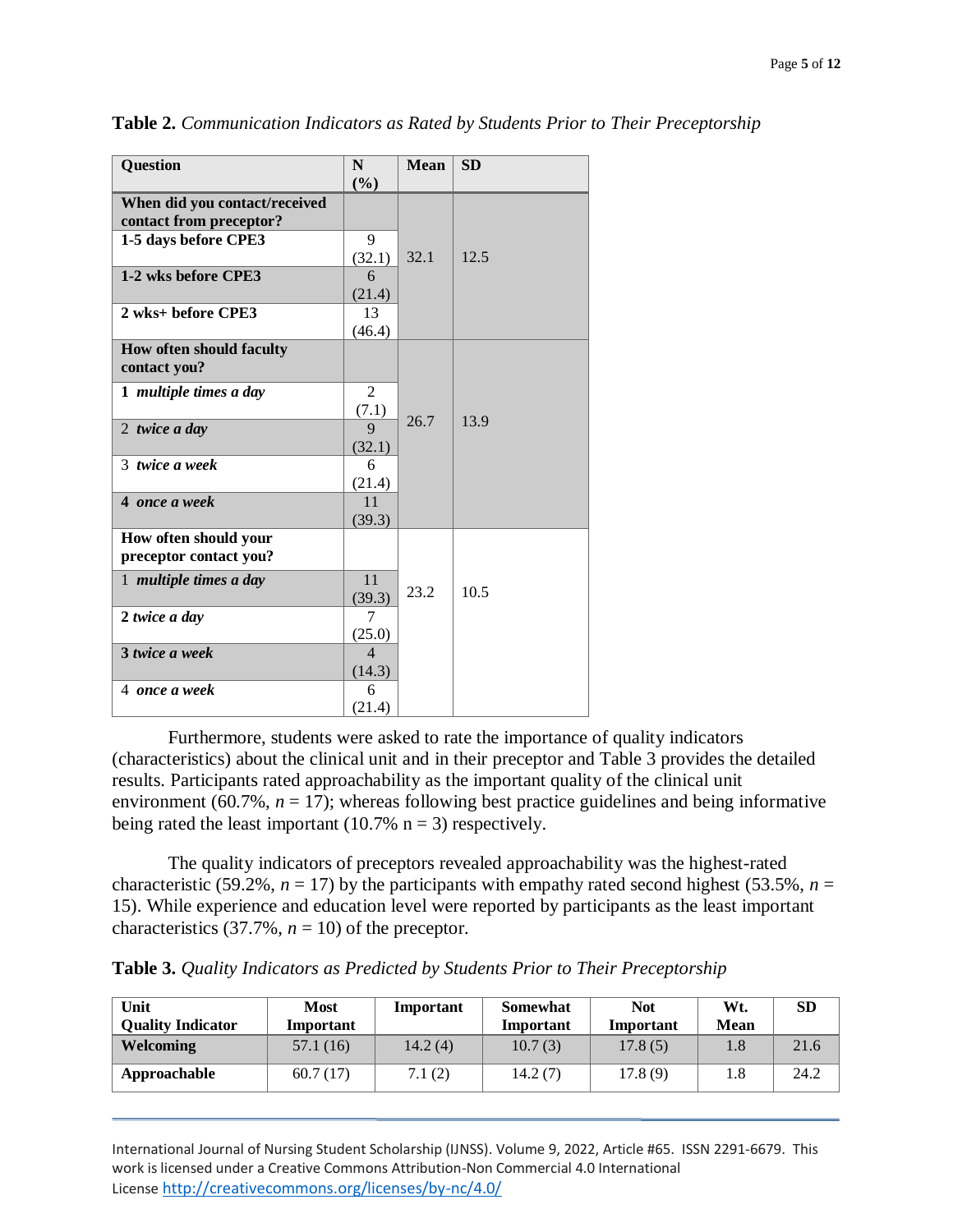| <b>Informative</b>                           | 46.4(13) | 25(7)   | 17.8(5) | 10.7(3)  | 1.9 | 15.4 |
|----------------------------------------------|----------|---------|---------|----------|-----|------|
| <b>Follows BPG*</b>                          | 35.7(10) | 32.1(9) | 21.4(6) | 10.7(3)  | 2.0 | 11.2 |
| <b>Preceptor</b><br><b>Quality Indicator</b> |          |         |         |          |     |      |
| <b>Confidence</b>                            | 50(14)   | 10.7(3) | 25(7)   | 14.2(4)  | 2.0 | 17.7 |
| Organization                                 | 39.2(11) | 21.4(6) | 17.8(5) | 21.4(6)  | 2.2 | 9.6  |
| <b>Empathy</b>                               | 53.5(15) | 7.1(2)  | 17.8(5) | 21.4(6)  | 2.0 | 19.9 |
| Approachable                                 | 59.2(16) | 0.0(0)  | 3.7(1)  | 37.0(10) | 2.1 | 28.2 |
| <b>Experience/</b><br><b>Education</b>       | 35.7(10) | 32.1(9) | 28.5(8) | 3.5(1)   | 2.0 | 14.5 |

*\*BPG = best practice guidelines*

### **Qualitative Data Results**

Data were reviewed by the researchers, categorized, and themed. The themes were compared by the researchers to ensure consistency. Recurrent themes emerged: workplace culture, relational practice, preparedness, and scheduling.

#### *Workplace Culture*

In both focus groups and interviews, students spoke to the social culture of the work environment. In particular, students expressed that gossip about staff and patients made them feel uncomfortable. One student described the atmosphere of the break room: "*The break room culture was surprisingly terrible […] I'd rather just go to the cafeteria with my classmates."* Students described feelings of discomfort and distrust and wondered if the unit staff spoke poorly about them when they were not around, voicing comments such as, *"They're nice to my face but, like, do they actually like having me as a student?"* Students often developed these concerns after witnessing how some unit staff spoke about other staff. One student reported that they heard one staff member say "*Oh, trailer trash isn't coming in*," in response to the absence of another staff member.

Students described relationship dynamics between staff that impacted their learning. In one placement, a student described a hierarchical struggle between RNs and Healthcare Aides (HCAs). Particularly, they described how the HCA often asked new-graduate and student nurses to take on responsibilities that were delegated to HCAs. This participant responded that they were warned of "*manipulative*" behaviours from some of the HCAs in relation to performing HCA related "*chores*" or "*tasks*".

Moreover, some students felt excluded from conversations surrounding their patients and struggled to be recognized as responsible for patients under their care: "*It would've been really nice to be involved in those processes."* Nevertheless, the majority of students described the unit staff as being supportive and accommodating to their needs. Nurses on the unit usually included students in opportunities to practice clinical skills and accommodated them if their preceptor was not present for their shift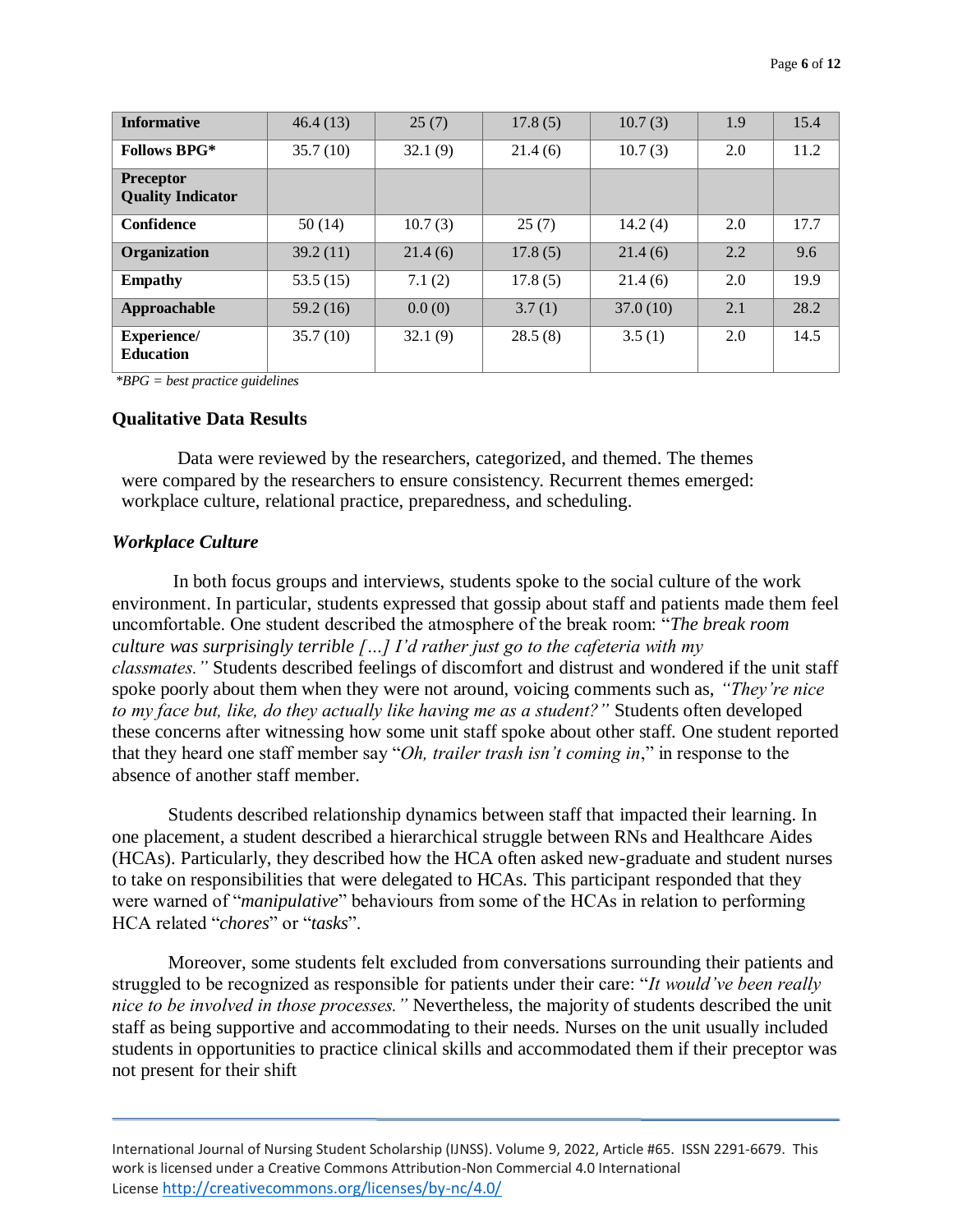### *Relational Practice*

In this context, relational practice refers to a process of authentic and empathetic inquiry into one's own and others' experiences (Hartick Doane, 2002). The relational practice of the preceptor, unit staff, and faculty members influenced the learning experience for the students. Students described how their preceptors were professional, guiding, comfortable in their role as a preceptor, and supportive. Aspects that influenced these descriptions included the preceptor's open communication, approachability, the RN's willingness to learn, to advocate for themselves and their clients, the expertise of clinical skills and critical thinking, and willingness to teach. One participant explained that their preceptor's "*open[ness] and willing[ness] to communicate with us about things we do know and do not know and what we want to learn was hugely helpful for me.*" Other students agreed that having honest and open communication on a shift-to-shift basis helped them to define their scope and learning goals. While most students had a positive relationship with their preceptor, for some students it was negative relationship. Aspects that created negative relationships included lack of knowledge and critical thinking skills, negative talk surrounding staff and patients, and crossing personal boundaries.

The students expressed that the number of years of experience did not impact the preceptor's ability to teach and support them. Students described that newly graduated, or novice nurses, were more relatable and had a lot of knowledge that they were enthusiastic to share with the students. For example, *"New grads are very enthusiastic […] it's maybe easier for them to remember what it's like.*" In comparison, students believed that experienced nurses were more confident in their critical thinking and clinical skills, more relaxed, and faster to respond to patient needs, as one student reported, "*Experienced nurses […] have a wider breadth of experience and knowledge […] still valuable, but just different."*

All students expressed the relational practice of their faculty members as "s*upportive*." For students in local placements, their faculty members contacted them in person during a day shift or by phone during a night shift. One student reported that they met their faculty advisor twice in person, and that this did not meet their learning needs. In out-of-town placements, students experienced less communication with their faculty members, though they still reported that they felt supported, such as one student who noted, *"If anything happened […] that's my goto person for like anything."* Aspects that influenced the students' relationship with their faculty members included the faculty member's understanding of the student's scope and education, confidence in their ability, approachability, and situation-appropriate humour.

### *Preparedness*

Survey responses regarding preparedness can be seen in table three. Many students expressed feeling unprepared for their first preceptorship. Specific struggles came when students were in an unfamiliar facility or healthcare authority: "*The philosophy of care at my facility is much different than what I am used to*," noted one student while another replied that, "*Being out of the acute care setting for a year […] with two 'training days' […] does not prepare third-year students*." Students who were overwhelmed cited a lack of experience in acute care settings or having recent placements deemed unrelated to their current preceptorship. Overall, as the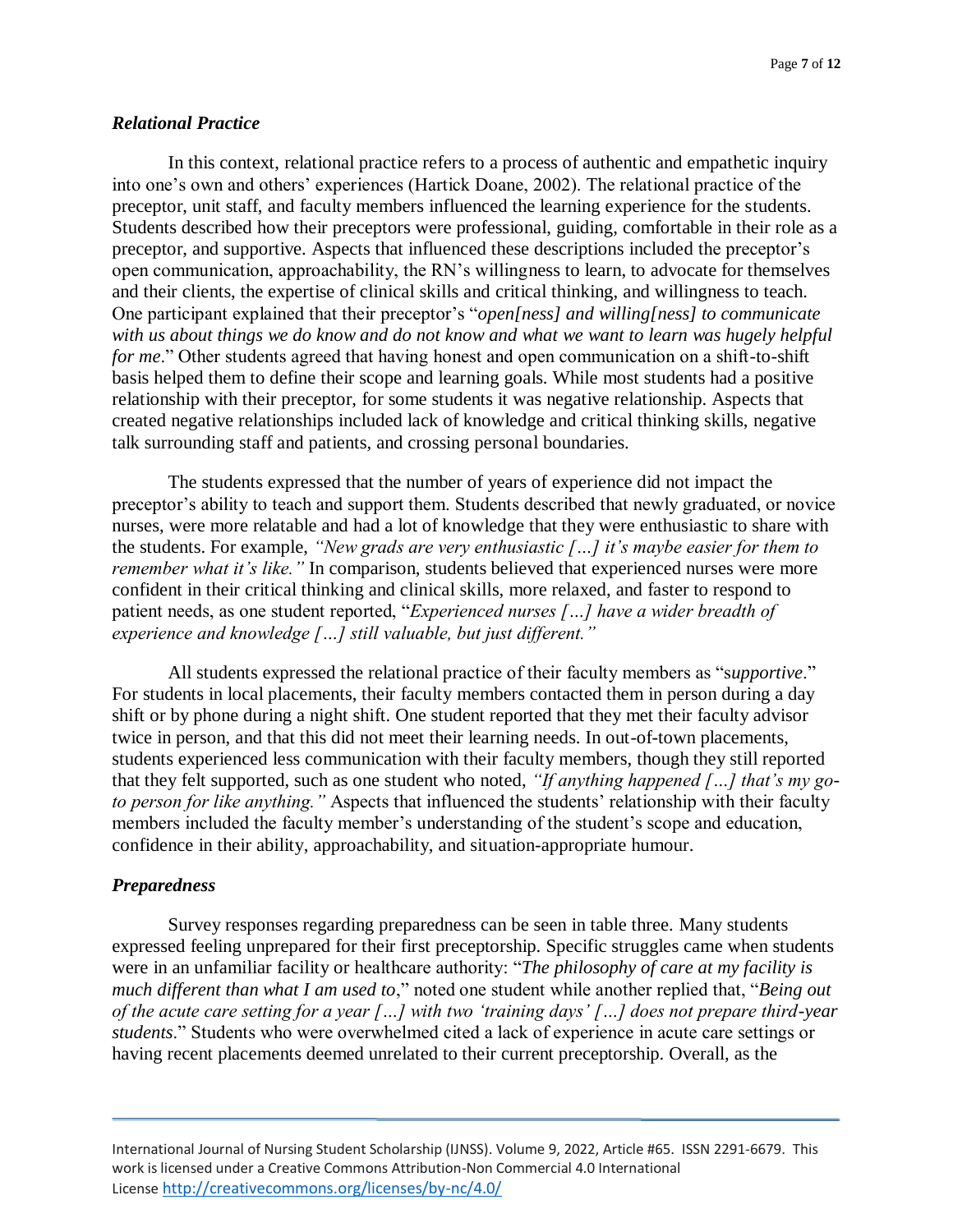majority of students were placed in acute care settings for their preceptorships, a lack of recent acute care experience seemed to cause students the most concern.

In contrast to this, other students felt well prepared in their preceptorships and commented that they wanted to take on a larger role in patient care, "*I feel […] we have the skills that are necessary to work in critical care. Though the limits we have on what we can do without supervision is not realistic in the critical care setting*." One student responded that they felt well prepared to 'receive' patients on a shift, **"***[A]lthough doing patient research the day before clinical can be time-consuming, it really helped during this transition of receiving patient [sic] the day of your shift*." Finally, it appeared that having an introductory workshop into what to expect from their first preceptorship supported students experiencing the transition from a traditional clinical group.

### *Scheduling*

In both focus groups and interviews, all students reported having difficulty with scheduling their required shifts (19 -12-hour shifts) in the allotted time for the preceptorship (six weeks). When their assigned preceptor was either unavailable or not scheduled for the 19 required shifts, students had to ask another RN to be their preceptor for the day. Some students reported that in smaller facilities there were not always enough RNs to take on students should the preceptor be unavailable, this resulted in students being paired with staff of differing scopes. One student expressed that being paired with an HCA for a shift was interesting, in terms of learning of interprofessional scopes of practice, but not entirely conducive to their learning.

The majority of students reported having a minimum of two preceptors and up to eight. When asked how having multiple preceptors facilitated or inhibited their learning, students described this experience as facilitating their learning. Students report that by working with different preceptors, they got to *"Learn different tricks of the trade"* and *"Feel like part of the team."* However, one student reported that having multiple preceptors inhibited their learning due to a lack of communication between themselves and the new preceptor.

Lastly, students reported difficulties with balancing the needs of their education and personal life. One student stated, *"A lot of us have bills […] to not, like, not be able to go to work […] on my days off to make money to get by was a bit frustrating."* Other students reported having to miss days off due to scheduling conflicts with their preceptor, and this could result in multiple workdays with no rest in between. Stress was increased for students when scheduling impacted their ability to pay for tuition and living expenses.

#### **Discussion of Results**

As evidenced in the literature, there is a lack of research into nursing preceptorship from the students' perspective. This study provided a unique exploration of student nurses' lived experiences of their first clinical preceptorship, which included their perception on preceptor qualities that they found to be beneficial or hindered their learning. Quantitative and qualitative data collected provided an in depth understanding on these third-year students' individual preceptorship experiences. Of utmost importance, as identified by the students in this study, was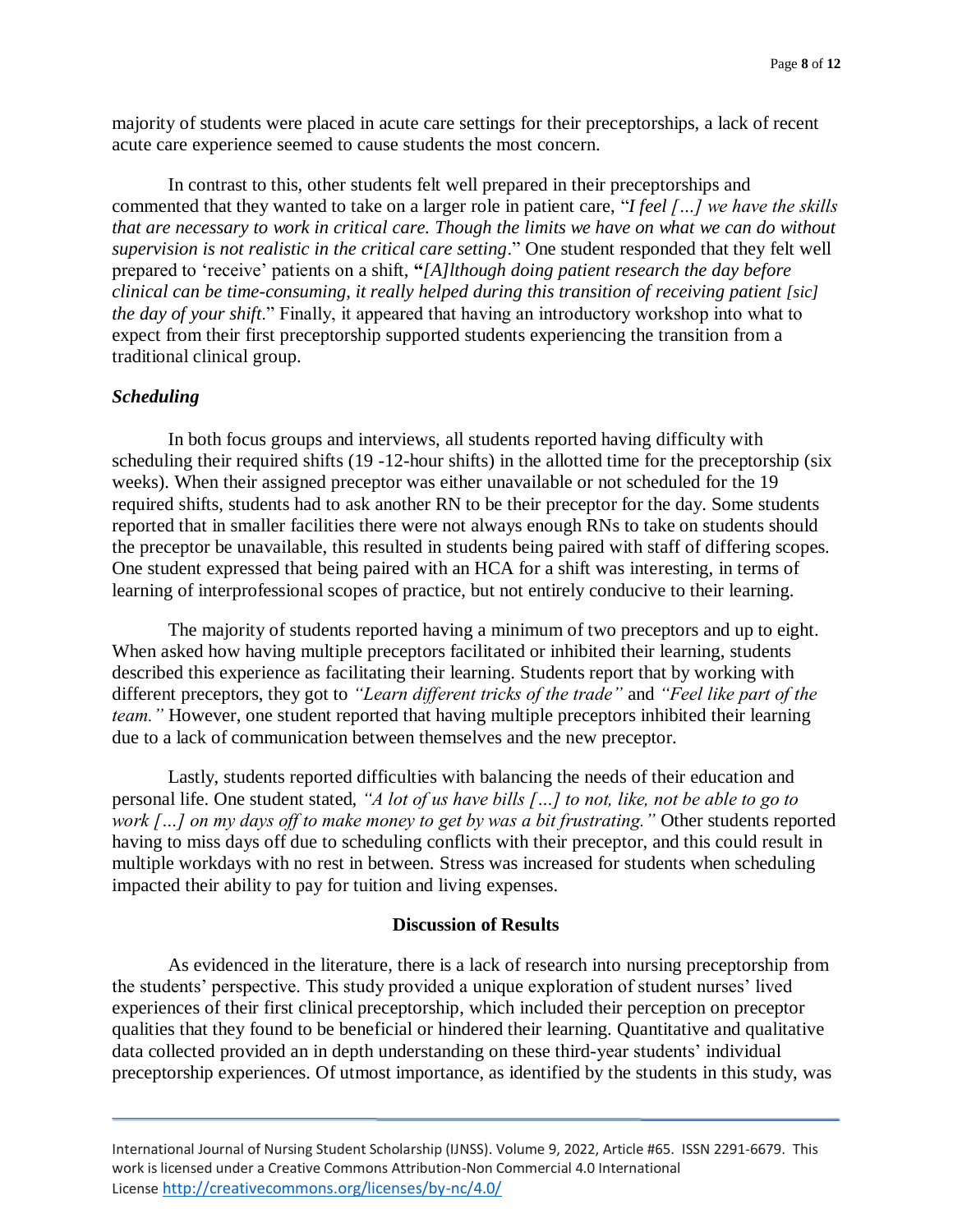the trusting relationship that developed between preceptor and student. As well, the preceptor's ability and willingness to communicate openly with the student contributed significantly to the students comfort in their learning environment, which supported their feelings of inclusivity. As a result, students were more likely to ask questions of the preceptor and admit to feelings of discontent or clinical inabilities.

The majority of students  $(n=10)$  that participated in the focus group discussions stated that they were assigned to multiple preceptors during their six-week preceptorship experience. In contrast to existing literature, students largely reported a benefit from having more than one preceptor as this provided the student with the opportunity to work with a variety of personalities and learn from different styles of practice. As well, having more than one preceptor increased the students' awareness of their scope of practice, including the need for the student to assume responsibility for their learning. The data in this current study provides insight into how different learning and teaching styles can contribute to a positive or negative learning experience for the student.

Williamson et al. (2010) found behaviour of unit staff had a significant impact on student nurses' perception of a preceptorship. Data from this study corroborated those findings. Unfortunately, two consistent themes that emerged from the study were either students were inappropriately included by their preceptor in unit gossip, or not included in situations when they should have been, such as discussion on their client's health changes. In addition, some recounted overhearing unit staff making insensitive comments about other staff which made students uncomfortable and contributed to their fear that unit staff harboured negative feelings about them as well*.*

Largely, the extrapolative results of the survey aligned with the student preceptorship experiences that was captured in the qualitative data. Relational characteristics predicted to be important qualities in preceptors in the survey were substantiated during interviews when students reflected on their preceptorship experiences. Furthermore, relational characteristics of the unit played an important role in the students' preceptorship experience, and unit "drama" seemed to largely affect their feelings of belonging. One divergence, perhaps, is that students appreciated contact with their faculty member more than they had initially predicted on the prepreceptorship survey.

### **Limitations and Recommendations for Future Study**

While using a mixed-methods design provides triangulation of data and increases rigour, there are limitations. One is the quantitative data: the survey was developed by the researchers and was not tested for reliability or validity, but the survey was developed and guided by a validated assessment tool on preceptor competencies (Hoot, 2017) and reviewed by content experts. As well, the use of methodological and investigator triangulation does offer an increase in validity and helps deepen understanding of the phenomena (Denzin, 1973). Future research using this survey should include conducting a Cronbach Alpha on the survey questions to ensure the survey measures what it is intended to measure. Also, due to the small sample size and the study being limited to one university, the results cannot be generalized to all nursing students'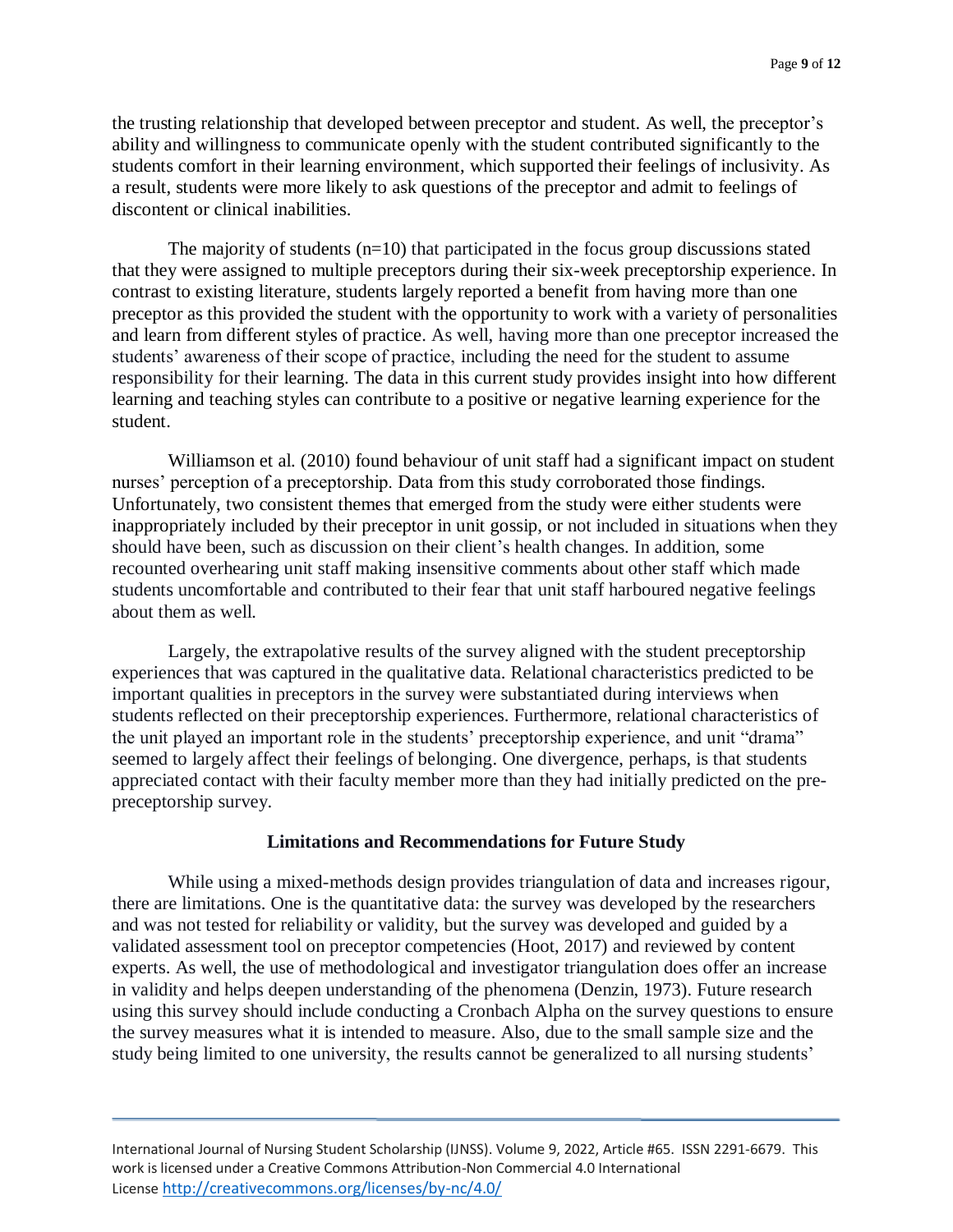preceptorship experiences. In future studies, this topic could be explored with a broader group of nursing students at multiple sites to increase the validity of findings.

#### **Conclusion**

The preceptorship model is a well-established and successful part of nursing curricula (Billay & Yonge, 2004; Fowler et al., 2018). While research into the preceptorship model is plentiful, it is sparse when viewed through a Canadian lens and from a student nurse's perspective. The scope of this paper was to elucidate those qualities which students find conducive to their preceptorship experience. Factors such as the personal characteristics of the preceptor, the unit culture, and the time constraints played a role in shaping the student nurse's experience.

This study provides valuable insight from the student nurses' perspective and it informs educators and other stakeholders on the perceptions of students in preceptorship experiences. Involving students in the development of the curricula is important to ensure that their learning needs are met. This paper adds to the understanding of the preceptorship model and its efficacy from a student nurse's perspective and offers opportunities for future research on the topic.

#### **Acknowledgement**

The authors would like to thank the  $3<sup>rd</sup>$  year nursing students from Thompson Rivers University for participating in this study; without them this study would not have been possible.

#### **Funding**

Ms. Jessica Guthier was a student researcher whose work was funded by Thompson Rivers University Research and Graduate Studies Undergraduate Research Experience Award Program.

#### **Promissory Note**

There are no declared conflicts of interest. This manuscript has not been published elsewhere and is free from plagiarism.

### **References**

- Billay, D. & Yonge, O. (2004). Contributing to theory development of preceptorship. *Nurse Education Today, 24*(7), 566-574. <https://doi.org/10.1016/j.nedt.2004.07.010>
- Bradbury-Jones, C., Sambrook, S., & Irvine, F. (2010). Empowerment and being valued: A phenomenological study of nursing students' experiences of clinical practice. *Nurse Education Today, 31*(4)*,* 368-372. <https://doi.org/10.1016/j.nedt.2010.07.008>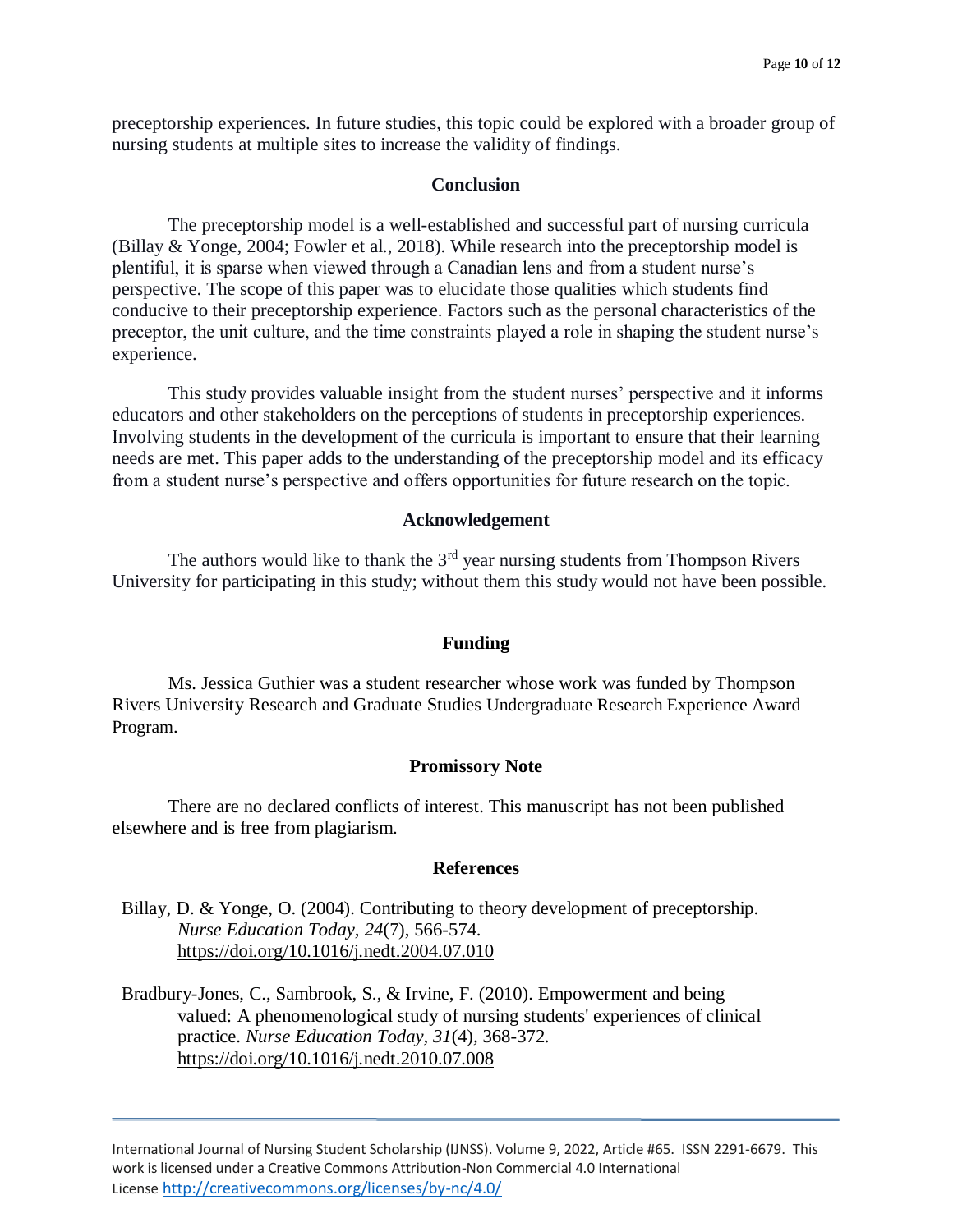- Denzin, Norman K. (1973). *The research act: A theoretical introduction to sociological methods.* New Jersey: Transaction Publishers.
- Doane, G. A. H. (2002). Beyond behavioral skills to human-involved processes: Relational nursing practice and interpretive pedagogy. *Journal of Nursing Education, 41*(9)*,* 400-404. <https://doi.org/10.3928/0148-4834-20020901-08>
- Dobrowolska, B., McGonagle, I., Kane, R., Jackson, C. S., Kegl, B., Bergin, M., Cabrera, E., Cooney-Miner, D., Di Cara, V., Dimoski, Z., Kekus, D., Pajnkihar, M., Prlic, N., Sigurdardottir, A., Wells, J., & Palese, A. (2015). Patterns of clinical mentorship in undergraduate nurse education: A comparative case analysis of eleven EU and non-EU countries. *Nurse Education Today, 36*, 44- 52. <https://doi.org/10.1016/j.nedt.2015.07.010>
- Edward, K., Ousey, K., & Giandinoto, J. (2017). Are new nurses work ready The impact of preceptorship. An integrative systematic review. *Journal of Professional Nursing, 33*(5), 326-333. <https://doi.org/10.1016/j.profnurs.2017.03.003>
- Forber, J., DiGiacomo, M., Carter, B., Davidson, P., Phillips, J., & Jackson, D. M. (2016). In pursuit of an optimal model of undergraduate nurse clinical education: An integrative review. *Nurse Education in Practice, 21,* 83-92. <https://doi.org/10.1016/j.nepr.2016.09.007>
- Fowler, S. M., Knowlton M. C, & Putnam, A. W. (2018). Reforming the undergraduate nursing clinical curriculum through clinical immersion: A literature review. *Nurse Education in Practice, 31*, 68-76. <https://doi.org/10.1016/j.nepr.2018.04.013>
- Gidman, J., McIntosh, A., Melling, K. & Smith, D. (2011). Student perceptions of support in practice. *Nurse Education in Practice, 11*, 351-355. <https://doi.org/10.1016/j.nepr.2011.03.005>
- Hoot, T. A. T. (2017). *Development of a nurse preceptor competency assessment tool: A mixed-methods approach* (10640497)*.* [Doctoral dissertation, A.T. Still University of Health Sciences]. ProQuest Dissertations Publishing.
- Jansson, I. & Ene, K. W. (2016). Nursing students' evaluation of quality indicators during learning in clinical practice. *Nurse Education in Practice, 20,* 17-22. <https://doi.org/10.1016/j.nepr.2016.06.002>
- Krueger, R. & Casey, M. A. (2014). *Focus groups: A practical guide for applied research* (4th ed.). Thousand Oaks, CA: Sage.

Perry, C., Henderson, A., & Grealish, L. (2017). The behaviours of nurses that increase